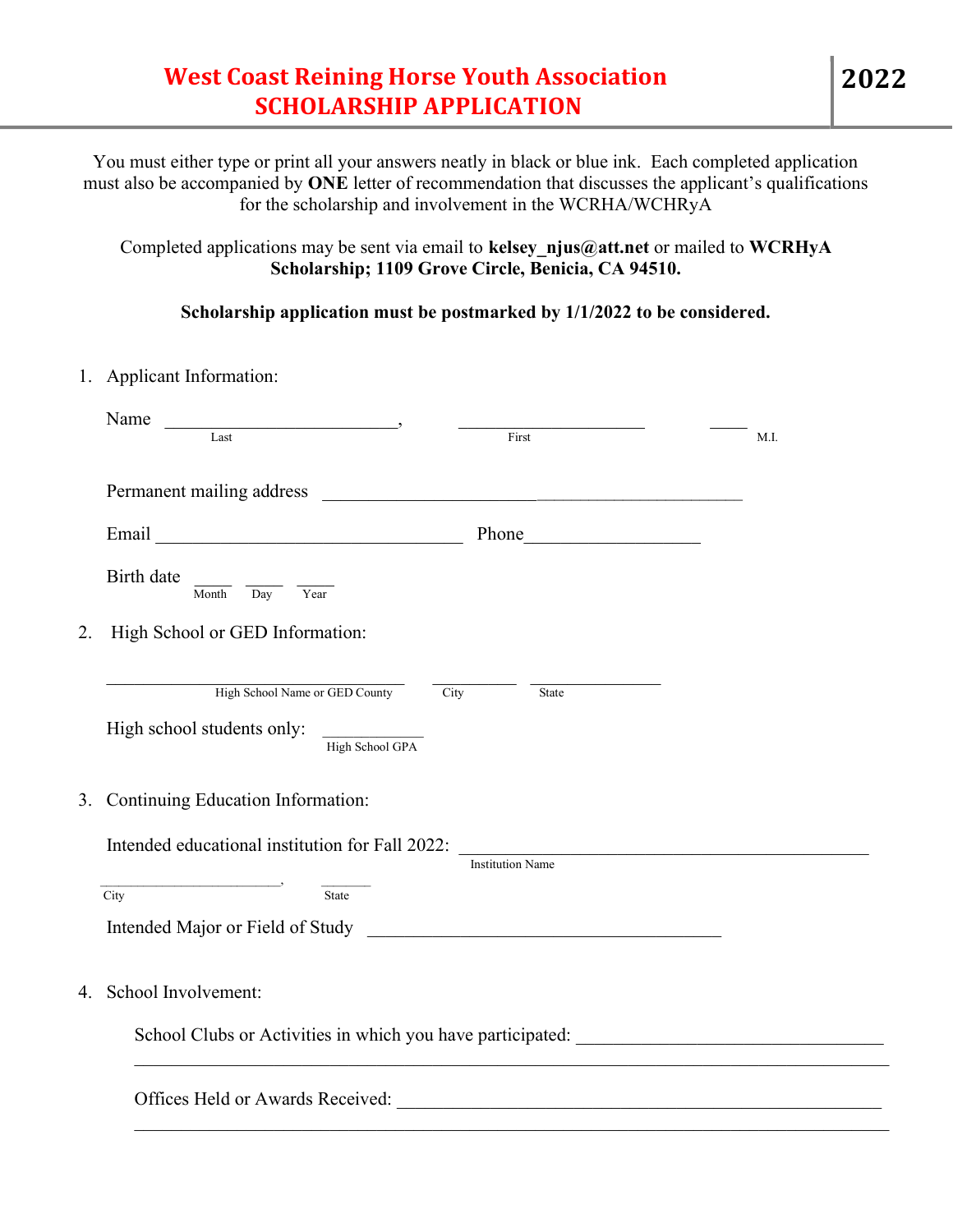## 5. WCRHyA Involvement:

a. List the current memberships you have with NRHA Affiliates

| Affiliate 1: | Years active: | Offices Held: |
|--------------|---------------|---------------|
| Affiliate 2: | Years active: | Offices Held: |
| Affiliate 3: | Years active: | Offices Held: |

b. Essay Question:

Please discuss your involvement with WCRHyA and what effect it has had on your life and what lessons you have learned from it. You may use the space provided here or attach a separate page, if preferred.